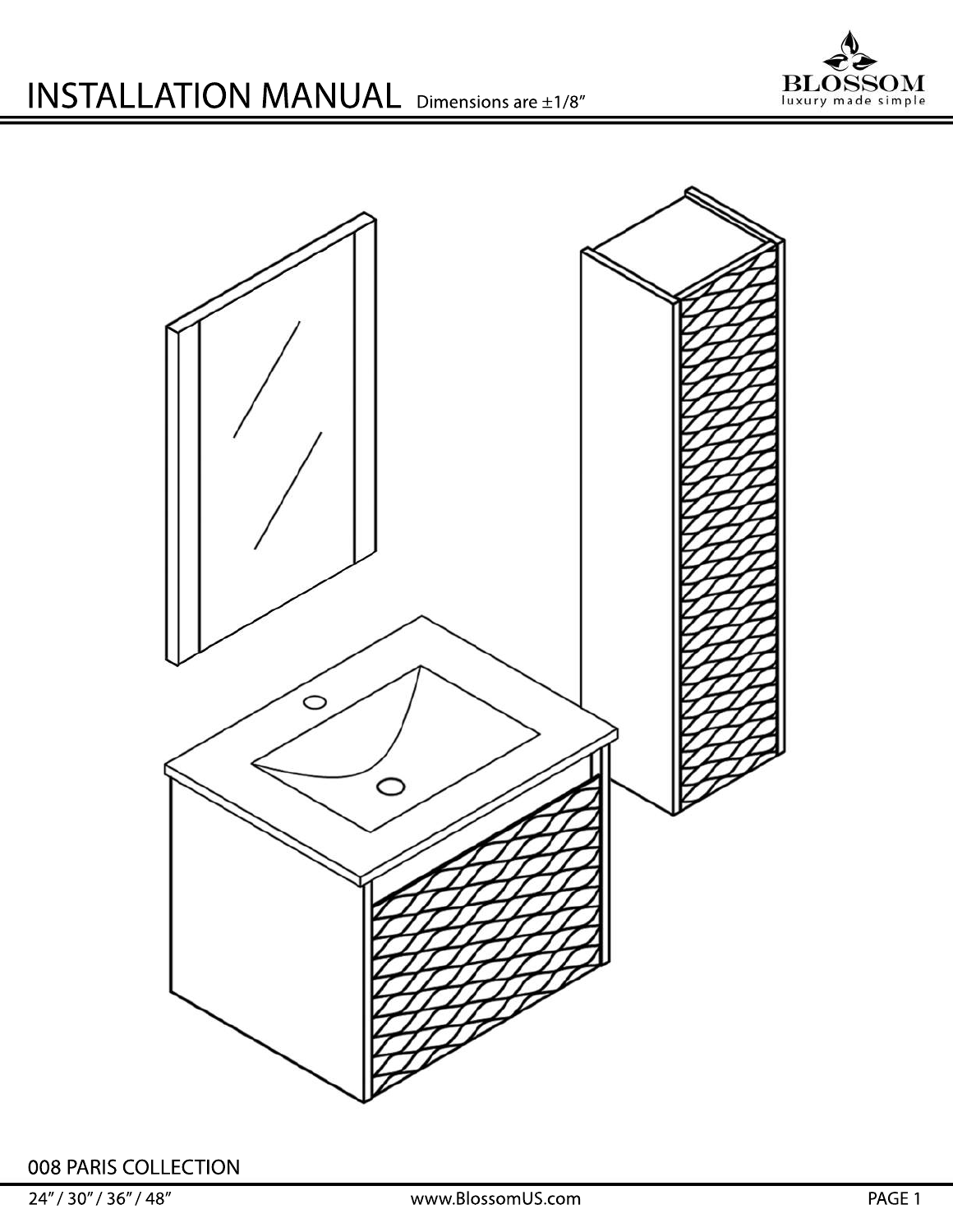24" VANITY

**BLOSSOM** 

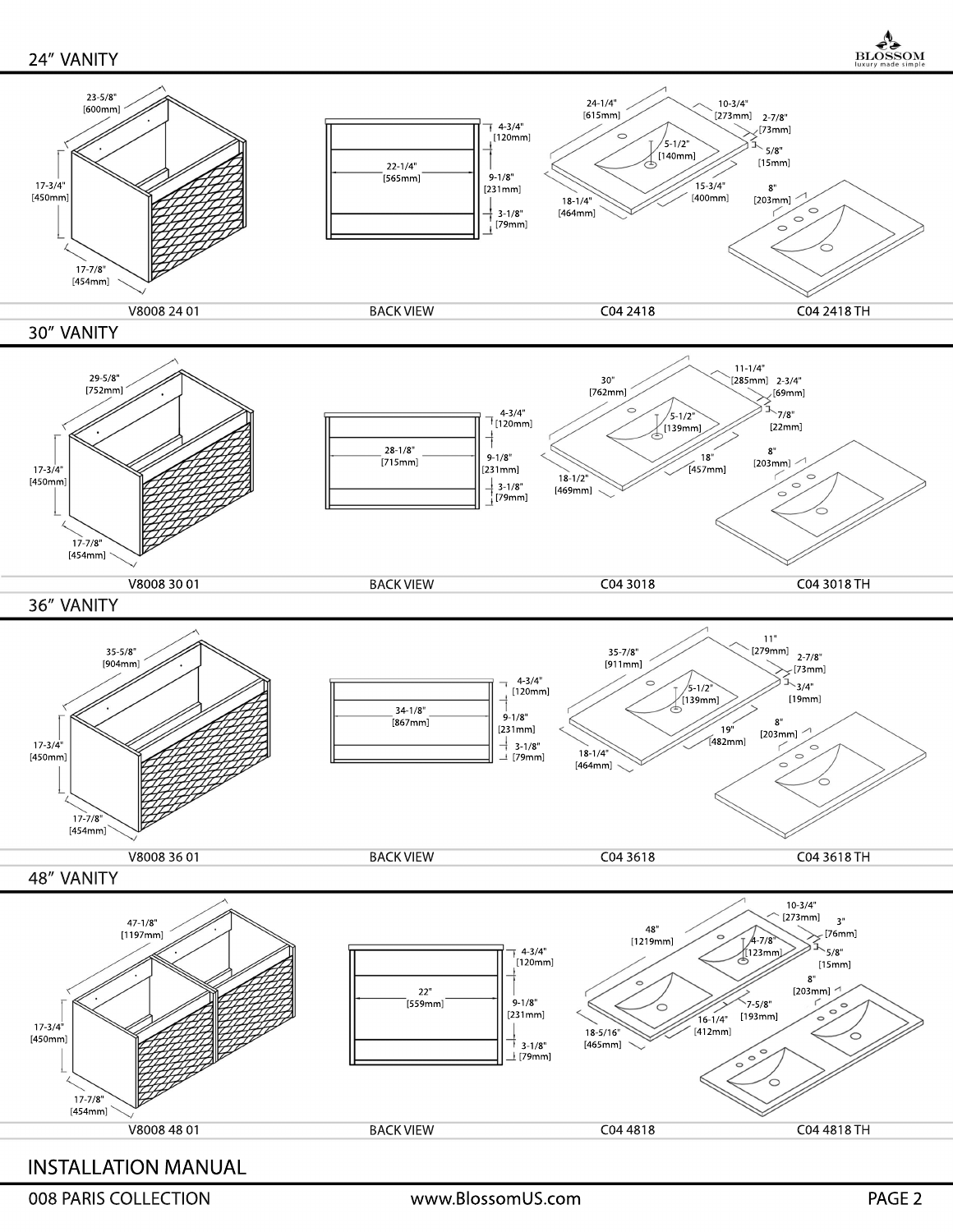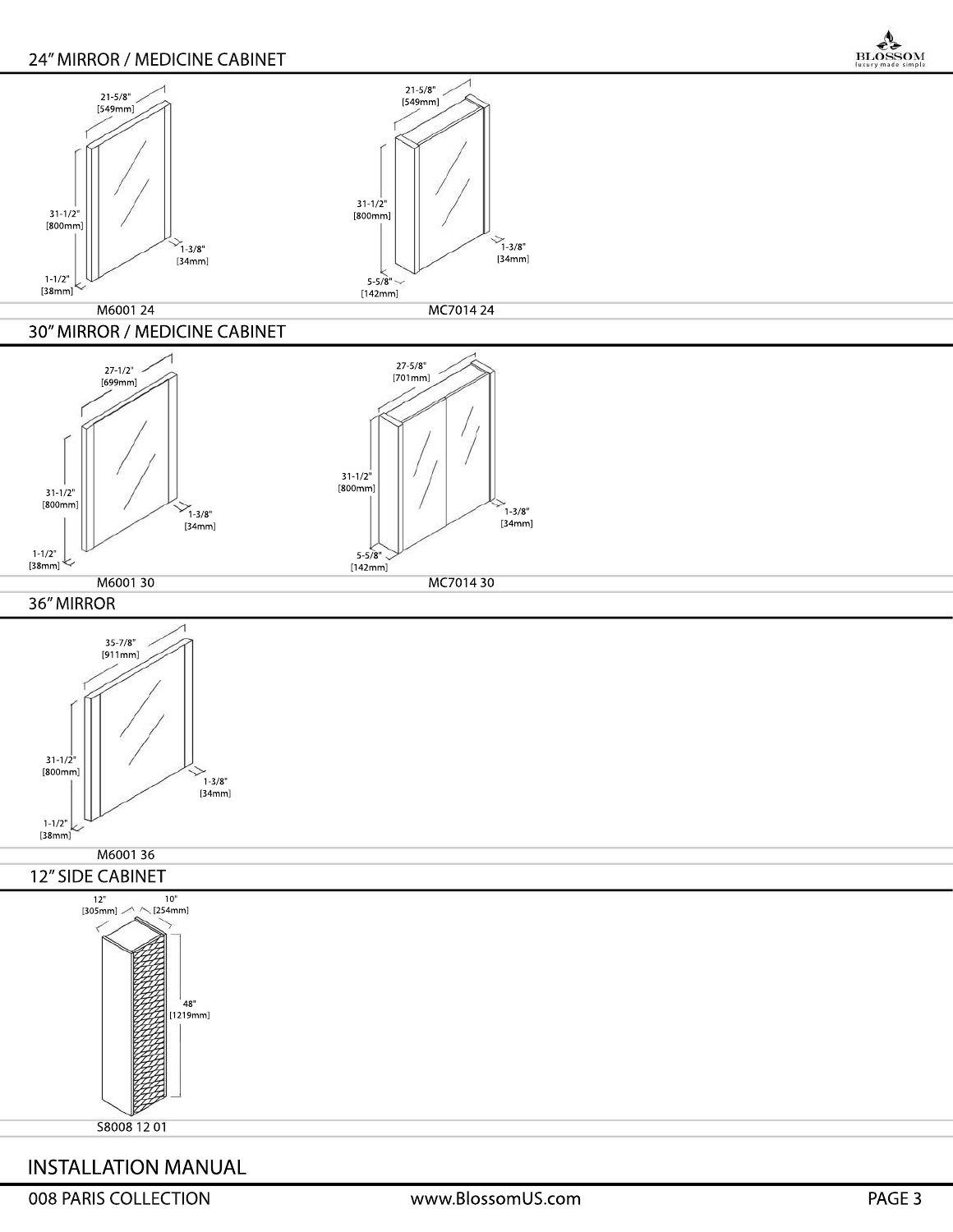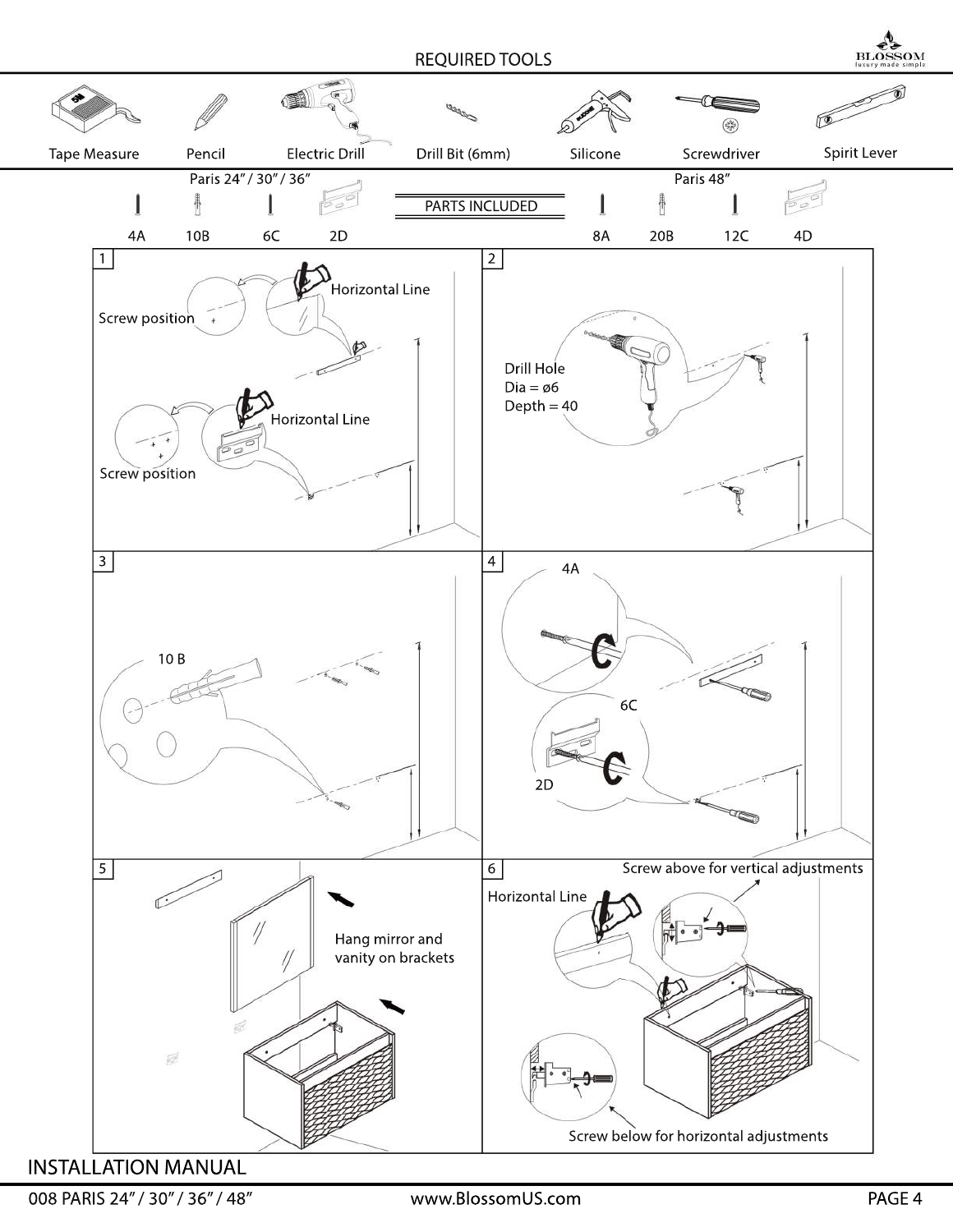

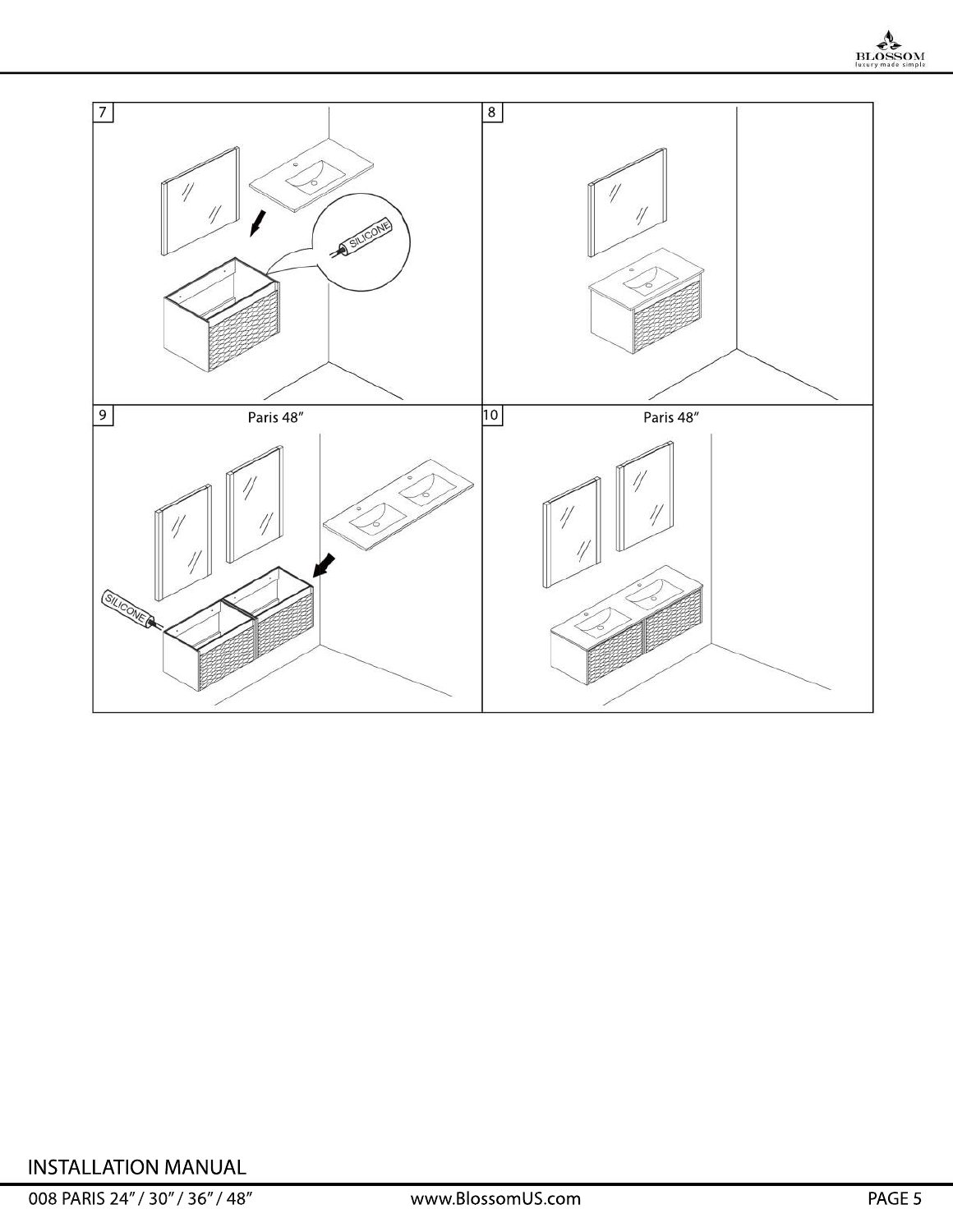